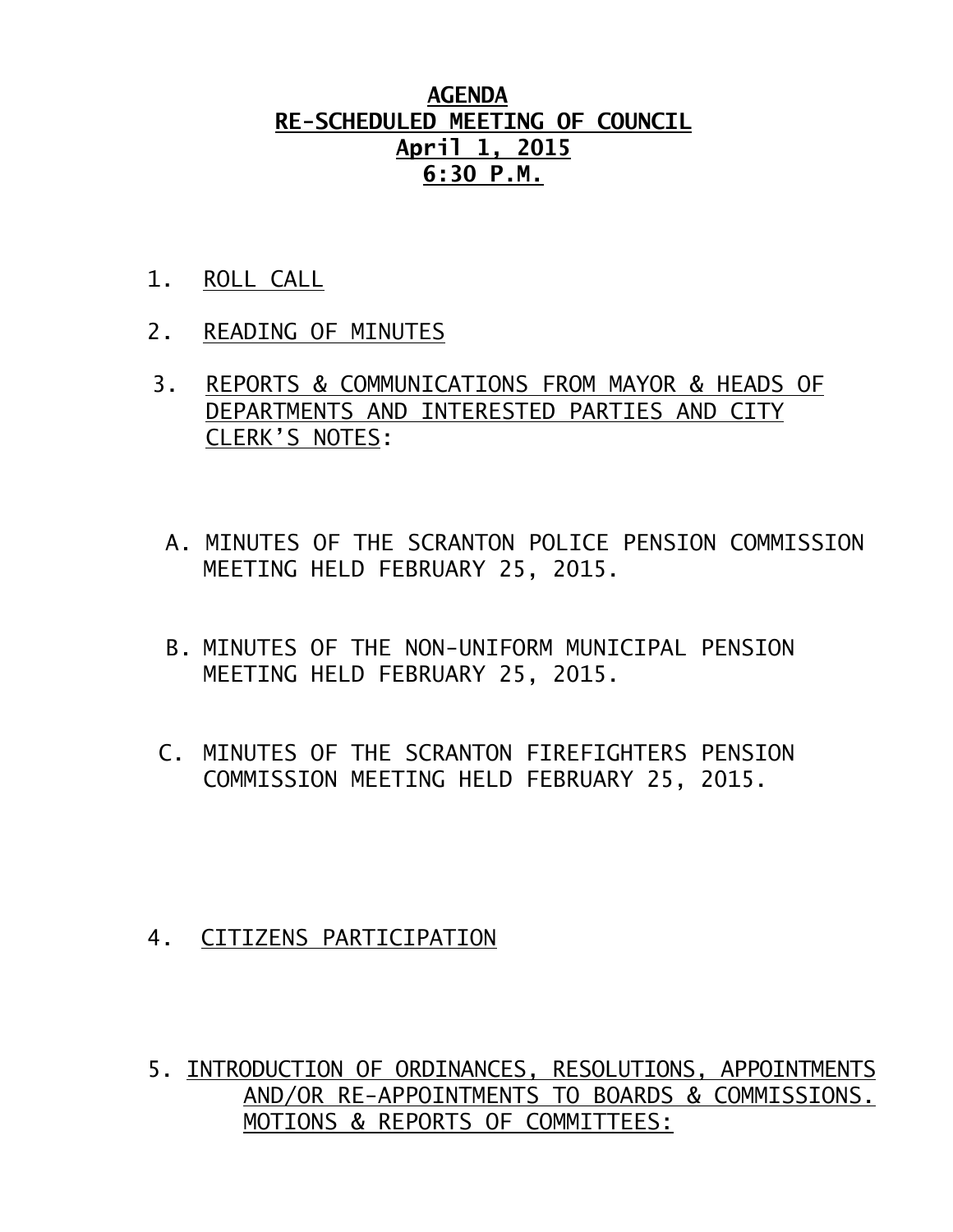A. MOTIONS

B.

FOR INTRODUCTION – AN ORDINANCE – AUTHORIZING THE CONTINUED EXPLORATION OF THE FEASIBILITY OF ENTERING INTO A CONCESSION OR LEASE AGREEMENT OF THE PARKING SYSTEM OF THE CITY OF SCRANTON COMPRISING VARIOUS GARAGES OWNED BY THE PARKING AUTHORITY OF THE CITY OF SCRANTON, PENNSYLVANIA, AND THE OPERATION AND ADMINISTRATION OF THE ON-STREET PARKING METERS OWNED BY THE CITY OF SCRANTON.

 $\mathsf{C}$ .

FOR INTRODUCTION – A RESOLUTION – APPOINTMENT OF NELL O'BOYLE, 603 ARTHUR AVENUE, SCRANTON, PENNSYLVANIA, 18510, AS A MEMBER OF THE HISTORICAL ARCHITECTURE REVIEW BOARD. MS. O'BOYLE WILL BE REPLACING WAYNE EVANS WHO RESIGNED FROM THE BOARD ON JULY 31, 2014 AND HIS ACTUAL TERM WOULD HAVE EXPIRED ON OCTOBER 11, 2014. MS. O'BOYLE'S TERM WILL BE EFFECTIVE MARCH 26, 2015 AND EXPIRE ON OCTOBER 11, 2019.

D.

FOR INTRODUCTION – A RESOLUTION – APPOINTMENT OF KATIE GILMARTIN, 1525 CAPOUSE AVENUE, SCRANTON, PENNSYLVANIA, 18509 AS A MEMBER OF THE HISTORICAL ARCHITECTURE REVIEW BOARD. MS. GILMARTIN WILL BE REPLACING JOHN MOORE WHOSE APPOINTMENT BY RESOLUTION NO. 50, 2012 FOR AN ADDITIONAL FIVE (5) YEAR TERM WAS REPEALED BY CITY COUNCIL ON SEPTEMBER 19, 2013. MS. GILMARTIN'S TERM WILL BE EFFECTIVE ON MARCH 26, 2015 AND WILL EXPIRE ON OCTOBER 11, 2017.

E.

FOR INTRODUCTION – A RESOLUTION - DEDICATING THE 1000 BLOCK OF LUKE AVENUE EN ROUTE TO ST. ROCCO'S CHURCH BEFORE THE SCRANTON-DUNMORE BORDER AS "GUARDIA DEI LOMBARDI WAY" IN FURTHER RECOGNITION OF THE SISTER CITY RELATIONSHIP BETWEEN THE CITY OF SCRANTON AND GUARDIA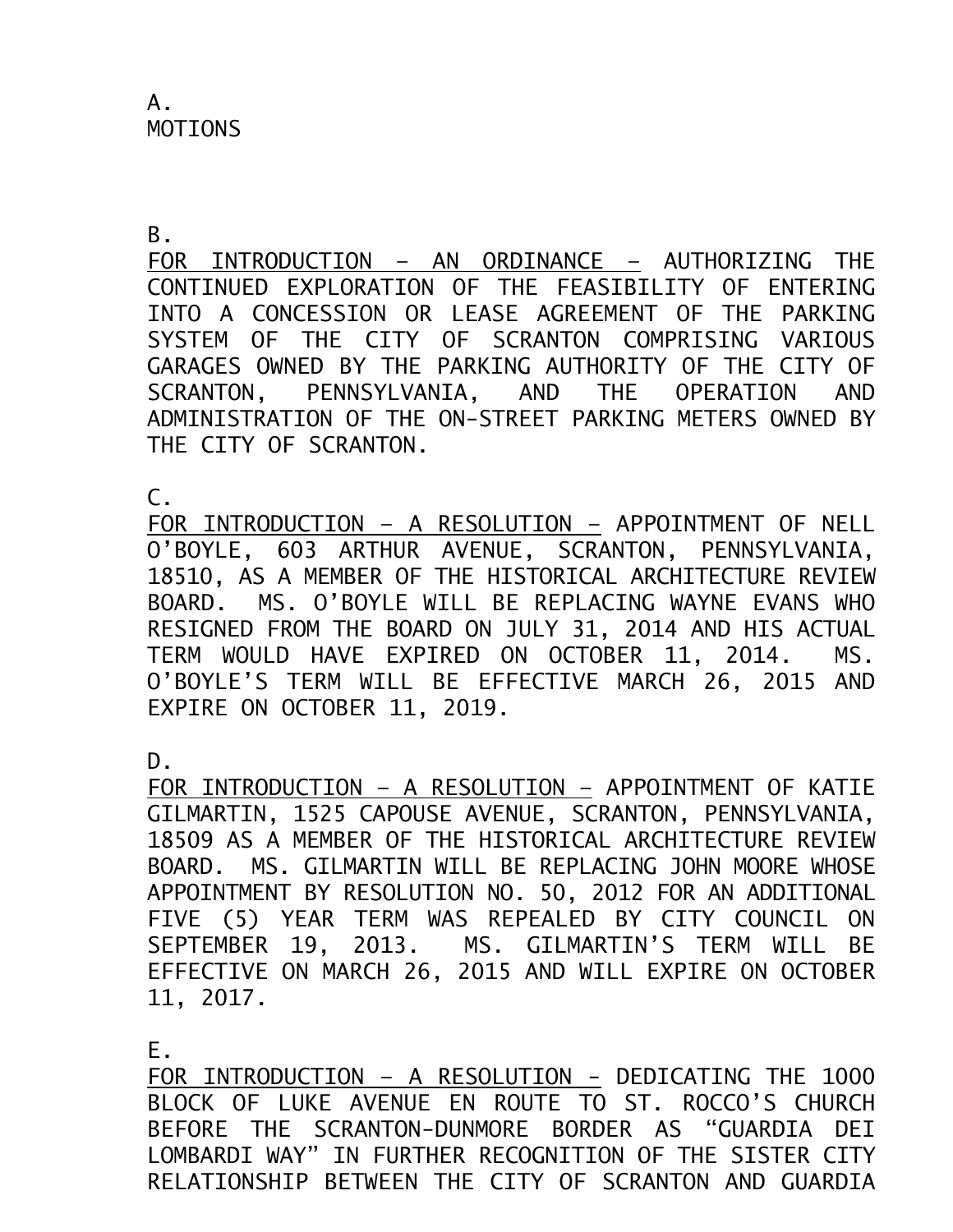DEI LOMBARDI, PROVINCE OF AVELLINO, ITALY.

## 6. CONSIDERATION OF ORDINANCES - READING BY TITLE -

A.

READING BY TITLE – FILE OF THE COUNCIL NO. 93, 2015 - AN ORDINANCE – AMENDING FILE OF THE COUNCIL NO. 110 OF 2005 AN ORDINANCE ENTITLED "AMENDING FILE OF THE COUNCIL NO. 45 OF 1996 REGARDING THE COMPREHENSIVE PROGRAM FOR HISTORIC PRESERVATION IN THE CITY OF SCRANTON BY UPDATING THE LIST OF HISTORIC PROPERTIES" TO FURTHER UPDATE AND ADD THE CLELAND HOUSE AT 520 MADISON AVENUE TO THE HISTORIC PROPERTIES LIST.

## 7. FINAL READING OF RESOLUTIONS AND ORDINANCES-

A.

FOR CONSIDERATION BY THE COMMITTEE ON FINANCE- FOR ADOPTION FILE OF THE COUNCIL NO. 92, 2015 - AN ORDINANCE INCREASING THE INDEBTEDNESS OF THE CITY OF SCRANTON, LACKAWANNA COUNTY, PENNSYLVANIA, BY THE ISSUE OF A GENERAL OBLIGATION NOTE IN THE AMOUNT OF \$2,242,820.00 FOR SUNDRY PURPOSES; FIXING THE FORM, NUMBER, DATE, INTEREST, AND MATURITY THEREOF; MAKING A COVENANT FOR THE PAYMENT OF THE DEBT SERVICE ON THE NOTE; PROVIDING FOR THE FILING OF THE REQUIRED DOCUMENT; PROVIDING FOR THE APPOINTMENT OF A SINKING FUND DEPOSITORY FOR THE NOTE; AND AUTHORIZING EXECUTION, SALE AND DELIVERY THEREOF.

B.

FOR CONSIDERATION BY THE COMMITTEE ON RULES- FOR ADOPTION RESOLUTION NO. 131, 2015 - APPOINTMENT OF JONATHAN C. KRIEGER, 1233 SLOAN STREET, SCRANTON, PENNSYLVANIA, 18504, AS A MEMBER OF THE SCRANTON REDEVELOPMENT AUTHORITY. MR. KRIEGER WILL BE REPLACING ROBERT TIMLIN WHOSE TERM EXPIRED ON FEBRUARY 5, 2015.